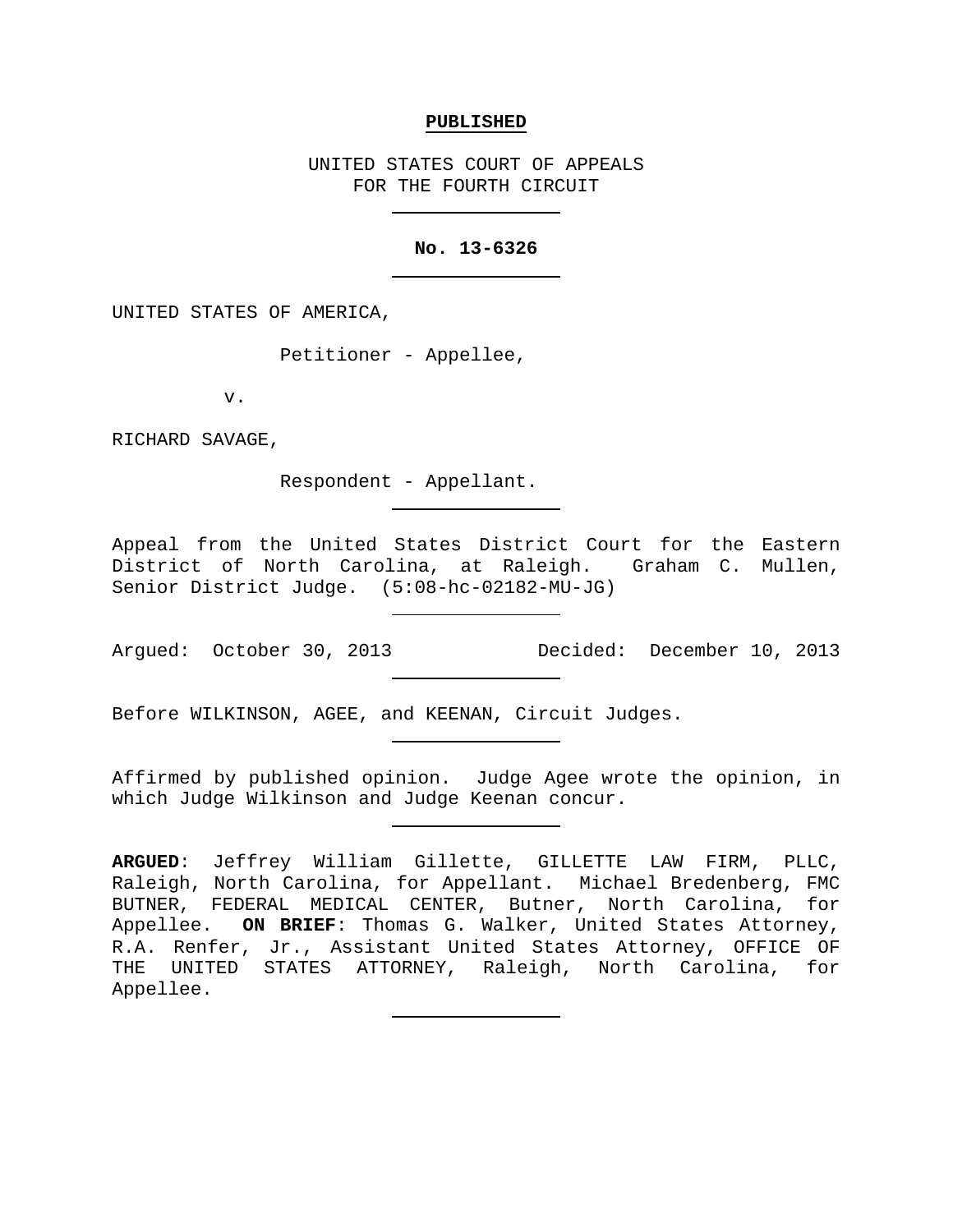AGEE, Circuit Judge:

Richard Savage appeals from the judgment of the United States District Court for the Eastern District of North Carolina civilly committing him as a "sexually dangerous person" under 18 U.S.C. § 4248. Savage contends that the district court lacked jurisdiction under this statute because, as a District of Columbia offender, he was not "in the custody of the Bureau of Prisons" ("BOP") as required by § 4248(a). He separately argues that the district court erred in committing him because he should have been released to the District of Columbia under § 4248(d). For the reasons set forth below, we affirm the district court's judgment.

# I. Factual and Procedural Background

In 2006, Savage, who has a history of repeated sexual and nonsexual offenses, pled guilty and was convicted of distributing heroin in violation of the District of Columbia Code ("D.C. Code"). Savage served his thirty-six-month sentence for that offense in the BOP facility in Butner, North Carolina. Before his scheduled release date for that offense, the Government timely certified Savage as a "sexually dangerous person" under § 4248(a) on December 18, 2008. The next day, the district court stayed the civil commitment proceedings, noting that had been the consistent practice in other § 4248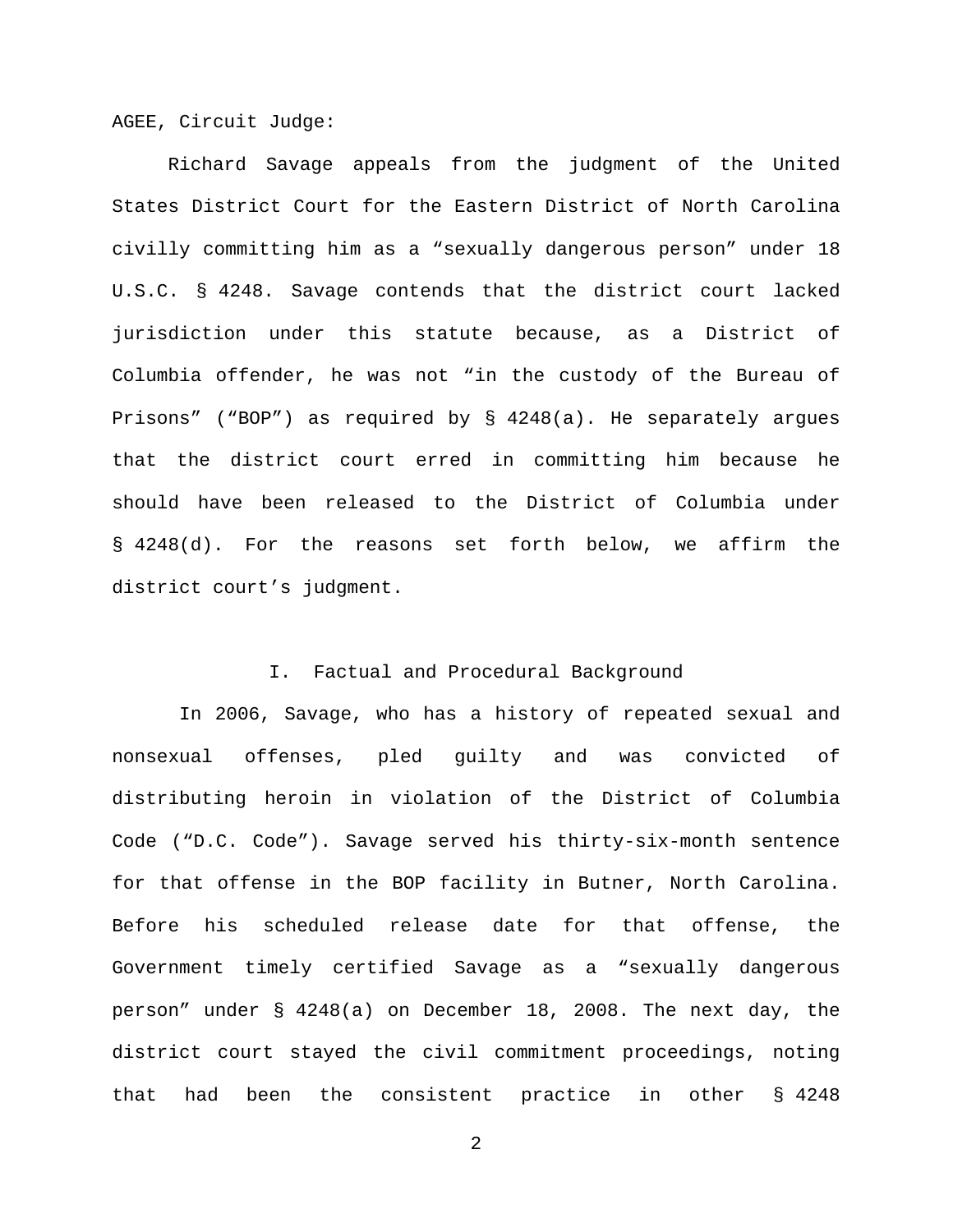proceedings brought while appeals were pending in United States v. Comstock, 507 F. Supp. 2d 522 (E.D.N.C. 2007), aff'd, 551 F.3d 274 (4th Cir. 2009), and rev'd and remanded, 560 U.S. 126 (2010), on remand, rev'd and remanded, 627 F.3d 513 (4th Cir. 2010).

Unaware of the pending civil commitment proceedings in April 2010, the District of Columbia Court Services and Offender Supervision Agency ("CSOSA") inquired as to Savage's anticipated release into the District of Columbia upon the completion of his criminal sentence. When CSOSA contacted the BOP regarding Savage's status, the BOP explained that Savage had been civilly committed as a sexually dangerous person and therefore would not be released.<sup>[1](#page-2-0)</sup> After communicating with the BOP, CSOSA closed Savage's case.

Once the stay of proceedings related to Comstock was lifted, Savage moved to dismiss the § 4248 proceedings against him and sought immediate release. He argued that the district court lacked jurisdiction over him because, as a District of Columbia offender, he was not "in the custody" of the BOP for purposes of § 4248. Citing our decision in United States v. Joshua, 607 F.3d 379 (4th Cir. 2010), Savage argued that the D.C. Code, like the Uniform Code of Military Justice ("UCMJ") in

<span id="page-2-0"></span> $1$  In fact, Savage had not yet been civilly committed but rather was in the initial stages of that process.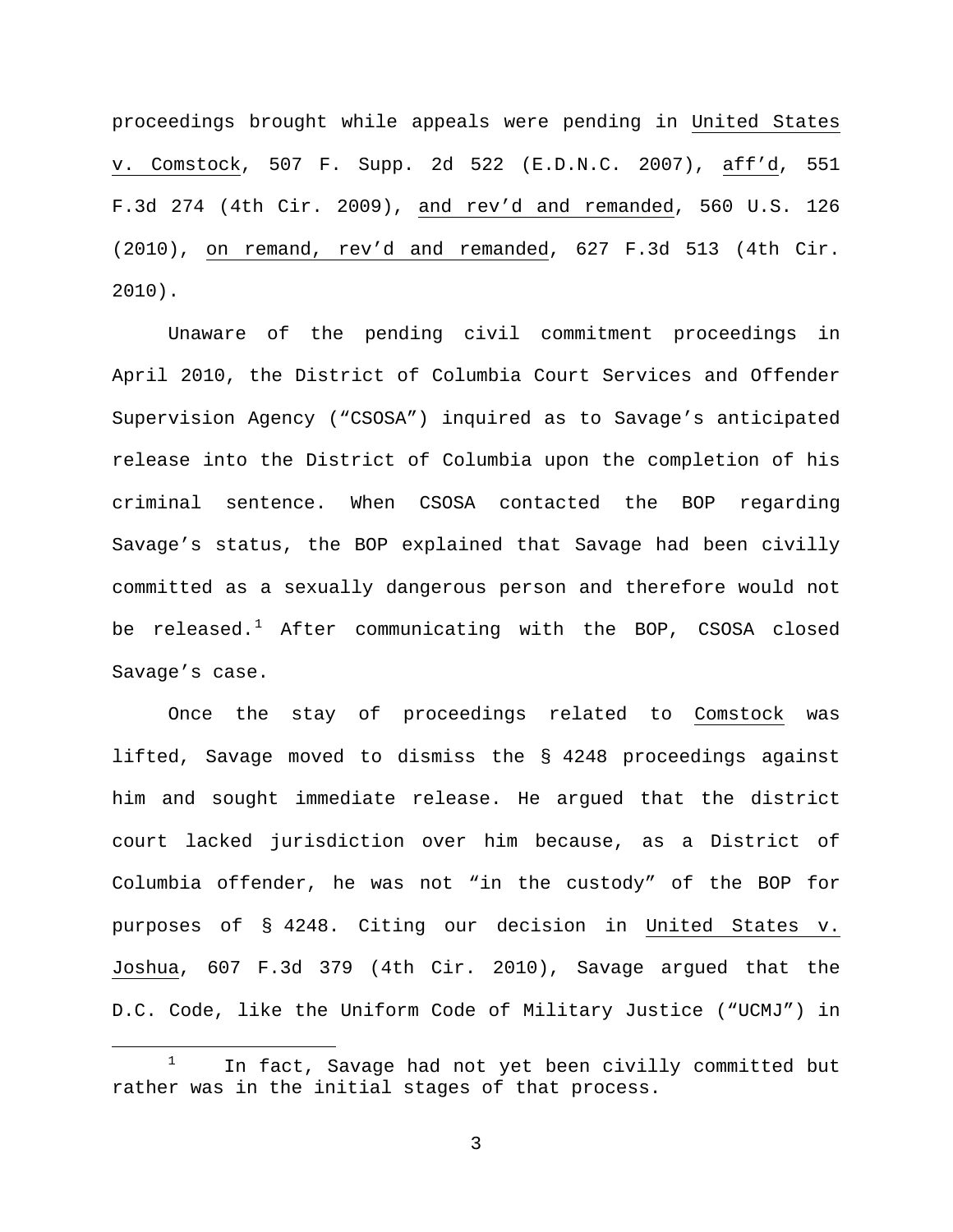Joshua, is a separate body of law from Title 18 of the U.S. Code. Consequently, Savage posited that the BOP maintained only physical custody over him, not the legal custody required by § 4248 to adjudicate a civil commitment. The district court denied the motion, concluding that "[t]he statutory framework of both the D.C. Code and the federal code endows the [BOP] with the legal custody, not merely physical custody, over D.C. Code offenders." United States v. Savage, No. 5:08-HC-2182-FL, 2011 U.S. Dist. LEXIS 112959, at \*4 (E.D.N.C. Sept. 30, 2011).

At the subsequent commitment hearing, the Government presented evidence detailing Savage's history of sexual offenses. The district court concluded that Savage satisfied the § 4248 criteria and ordered him to be civilly committed as a sexually dangerous person.<sup>[2](#page-3-0)</sup> Savage noted a timely appeal, and we have jurisdiction pursuant 28 U.S.C. § 1291.

## II. Analysis

The Adam Walsh Child Protection and Safety Act, codified at 18 U.S.C. § 4248, authorizes the civil commitment of "sexually dangerous person[s]." In pertinent part, § 4248 provides that "[i]n relation to a person who is in the custody of the Bureau

<span id="page-3-0"></span> $2$  Savage does not challenge the district court's findings that he satisfied the non-jurisdictional criteria for commitment under § 4248.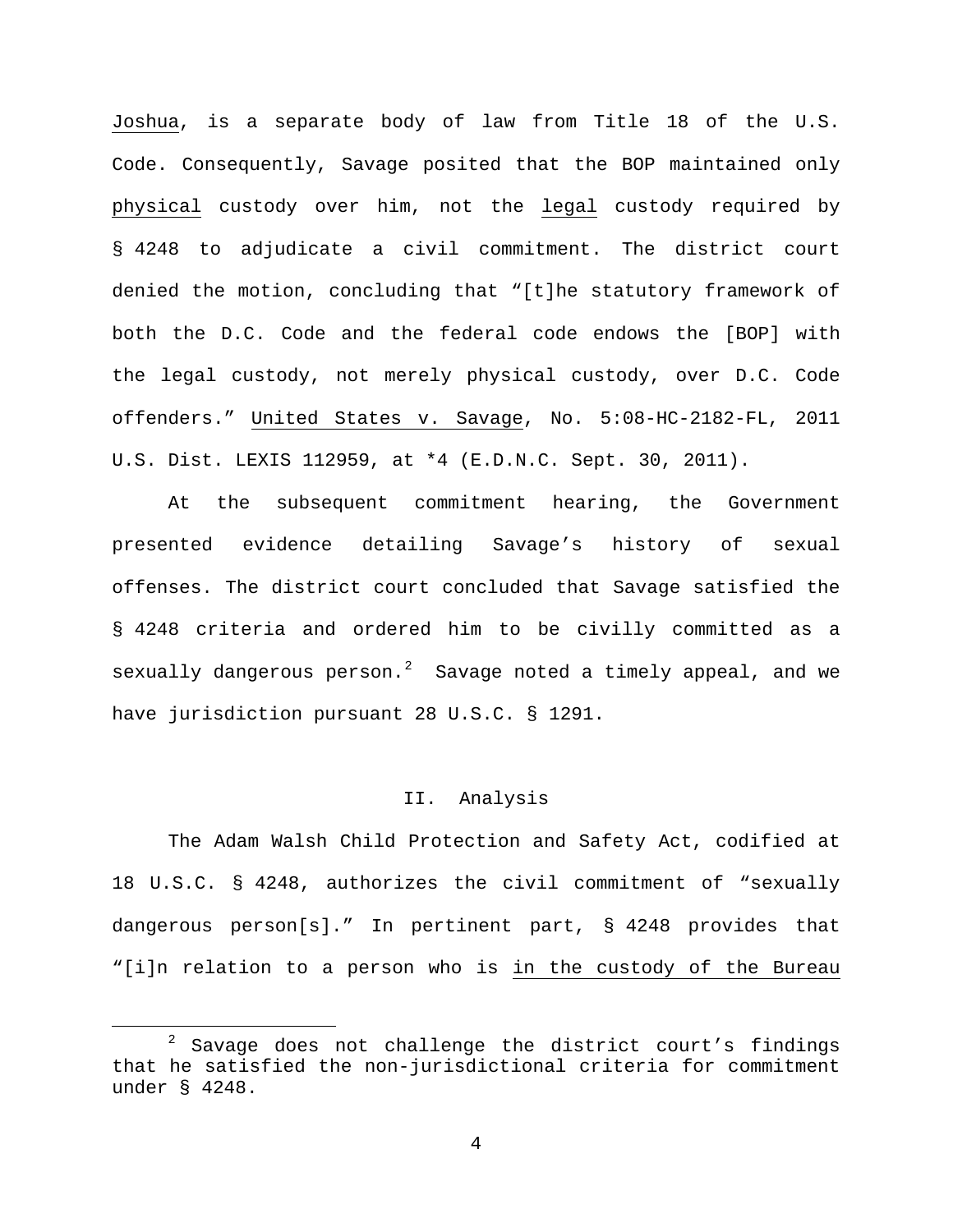of Prisons, . . . the Attorney General . . . may certify that the person is a sexually dangerous person. . . . The court shall order a hearing to determine whether the person is a sexually dangerous person." 18 U.S.C.  $\S$  4248(a) (emphasis added).<sup>[3](#page-4-0)</sup> The statute further provides that

[i]f, after the hearing, the court finds by clear and convincing evidence that the person is a sexually dangerous person, the court shall commit the person to the custody of the Attorney General. The Attorney General shall release the person to the appropriate official of the State in which the person is domiciled or was tried if such State will assume responsibility for his custody, care, and treatment.

Id. § 4248(d) (emphasis added).

In this appeal, Savage raises two issues. First, he argues that the district court erred in concluding that, for purposes of § 4248(a), Savage was "in the custody of" the BOP. Second, Savage contends that the district court erred in committing him because § 4248(d) instead required him to be released to the District of Columbia. Both issues are questions of statutory interpretation—"quintessential question[s] of law, which we

<span id="page-4-0"></span> <sup>3</sup> Section 4248(a) also authorizes the Attorney General to certify as a "sexually dangerous person" anyone "who has been committed to the custody of the Attorney General pursuant to section 4241(d), or against whom all criminal charges have been dismissed solely for reasons relating to the mental condition of the person." 18 U.S.C. § 4248(a). The BOP does not argue that Savage falls into either of these categories. We agree those provisions do not apply in this case and consider only whether Savage was "in the custody of the Bureau of Prisons."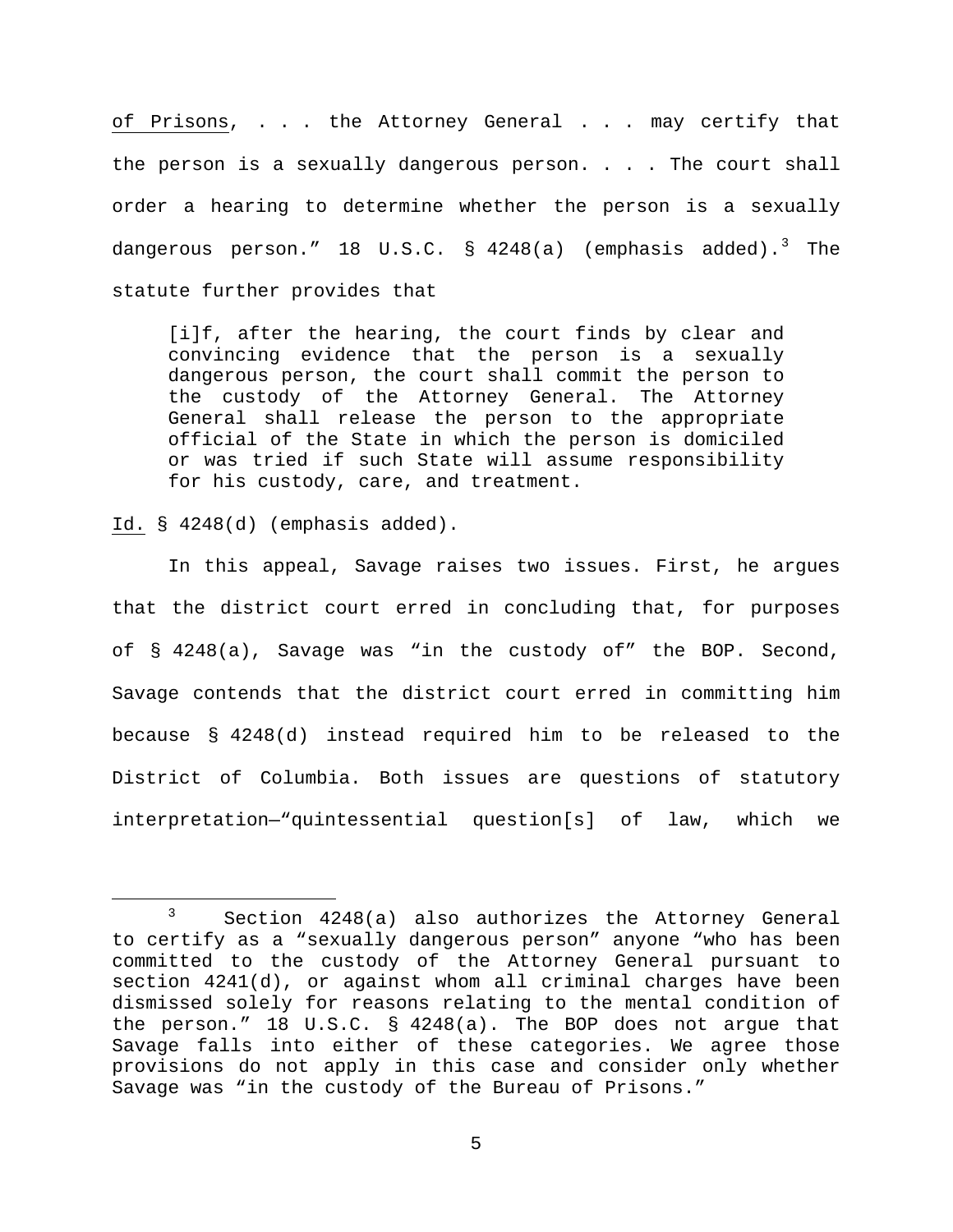review de novo." Stephens ex rel. R.E. v. Astrue, 565 F.3d 131, 137 (4th Cir. 2009).

#### A.

We consider first Savage's argument that the court lacked the jurisdiction under § 4248 to civilly commit him because he was not "in the custody of the [BOP]." In essence, Savage contends that, as a District of Columbia offender, he was not "in the custody" of the BOP for purposes of § 4248 even though he was serving his term of confinement in the BOP.

Savage proposes three basic reasons to support this conclusion. First, he argues that, having been convicted under the D.C. Code, he is not subject to § 4248 because that statute applies only to individuals in the federal criminal process. Second, Savage contends that the Attorney General and the BOP are not the same authority for purposes of determining "custody," and that the D.C. Code transfers convicted offenders into the custody of the Attorney General following their sentencing. Third, and finally, he argues that any control that the BOP exercises over D.C. prisoners is not "custody" as contemplated by § 4248. For these reasons, Savage posits that his case is "virtually indistinguishable" from Joshua and he, too, should not be subject to commitment under § 4248 because the district court lacked the jurisdiction to do so.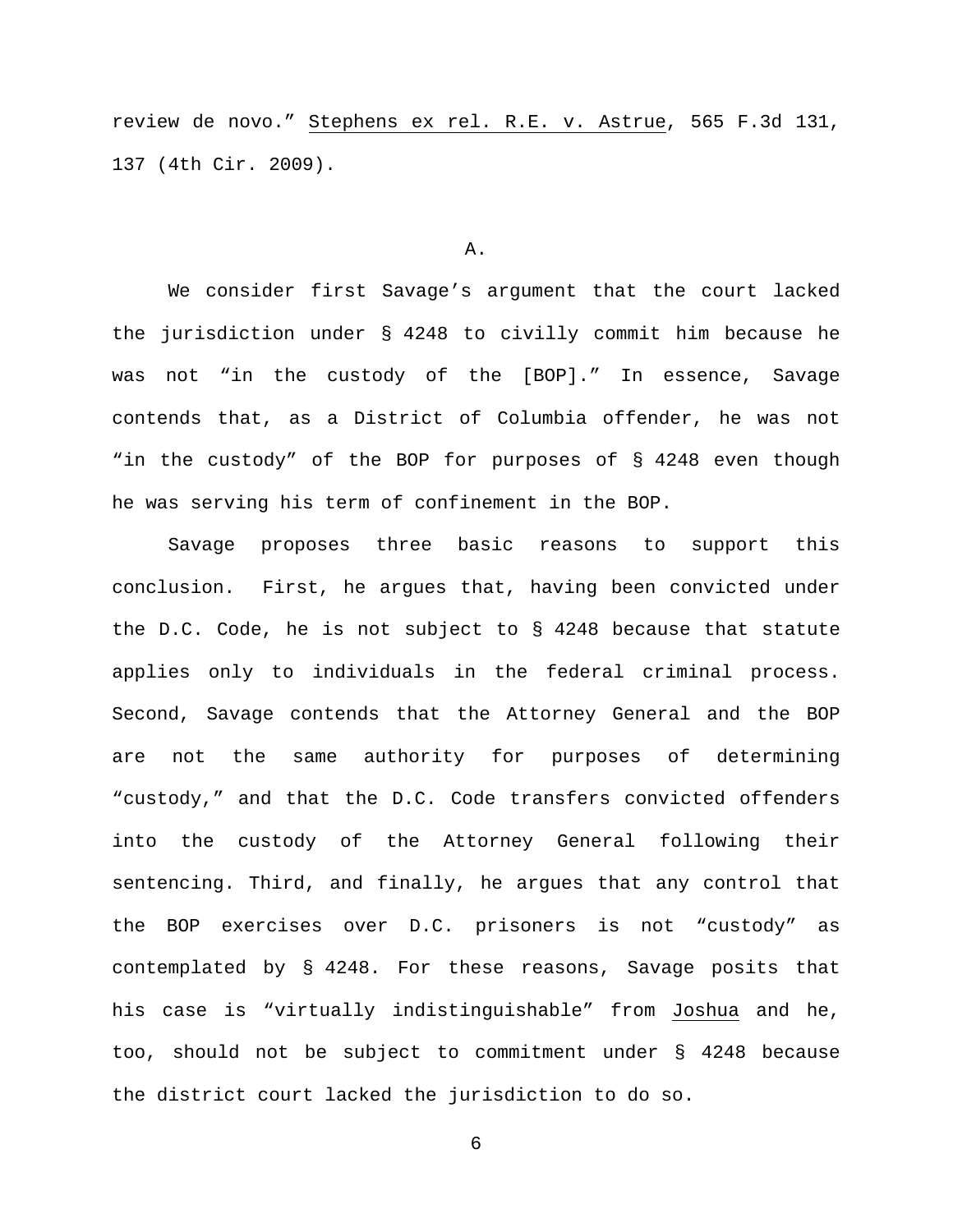Before addressing these arguments, we first summarize our holding in Joshua, where we also addressed the meaning of "custody" in the context of § 4248. In that case, an ex-Army officer had been convicted by courts-martial of violations of the UCMJ and was serving his term of imprisonment in a BOP facility under a "Memorandum of Agreement" entered into under the statutory authority of UCMJ Article 58. Joshua, 607 F.3d at 381–82. The Memorandum of Agreement stated that the BOP would house up to 500 U.S. Army prisoners, who were deemed "contractual boarders." Id. at 381. By its terms, the Memorandum of Agreement provided that "military prisoners within BOP facilities [would] remain 'in permanent custody of the U.S. Army,' which 'retain[ed] clemency authority.'" Id. at 382 (quoting the Memorandum Agreement). This contractual custody was statutorily authorized only as to a prisoner's "confinement," not his legal status for § 4248 purposes: "UCMJ Article 58's language authorizing Joshua's 'confinement' within a BOP facility never transferred legal custody away from the Army." Id. at 389.

We determined in Joshua that the term "custody" in § 4248(a) means not simply physical custody, but legal custody the "ultimate legal authority" over the offender. Id. at 388. And we held that the provisions of the UCMJ, reflected in the terms of the Memorandum of Agreement, established that the BOP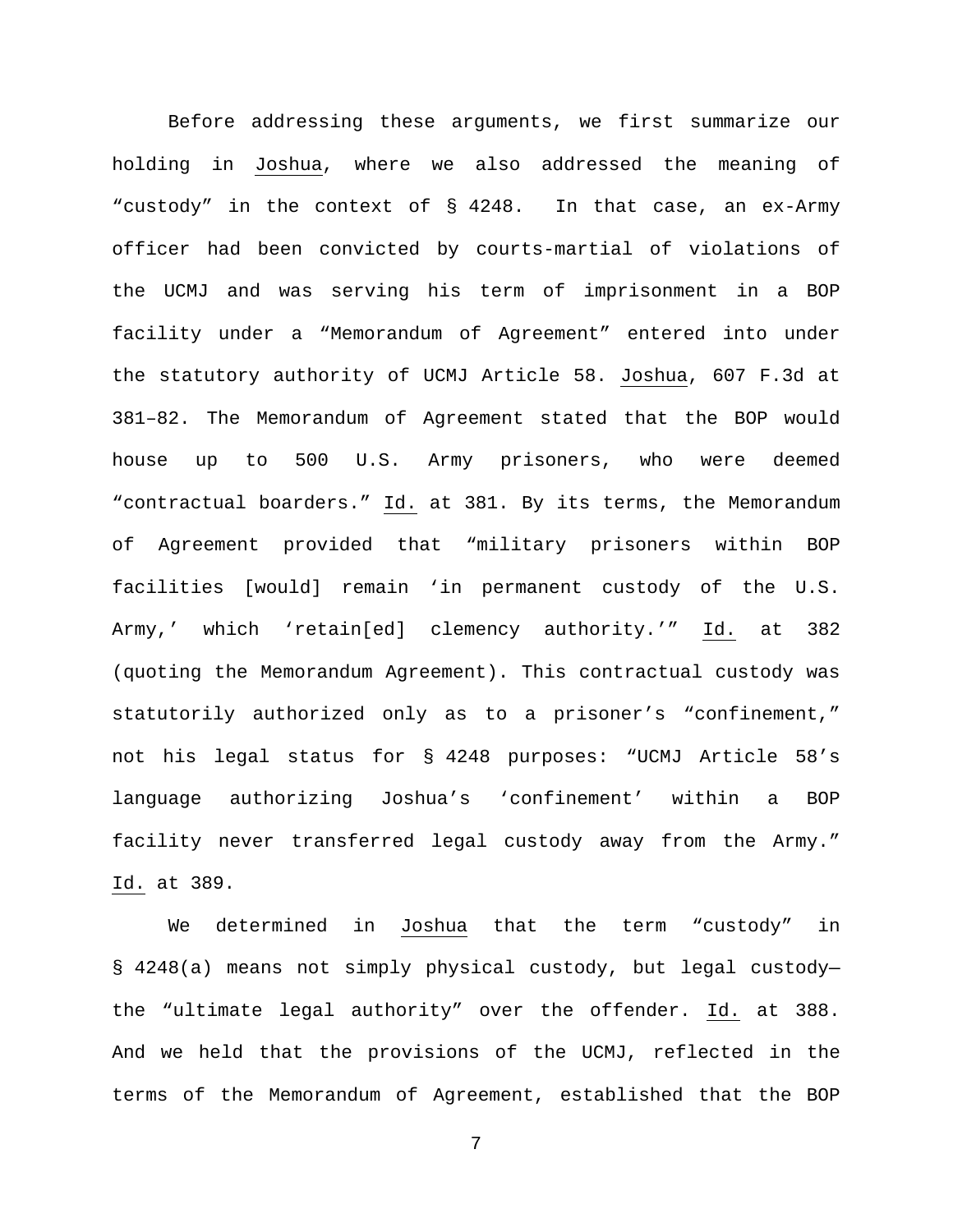did not have legal, but only physical, custody over Joshua. The ultimate legal authority over him always remained with the Army regardless of Joshua's place of physical residence. Id. at 388- 90. Because the BOP lacked legal custody over Joshua, there was no jurisdictional authority for civil commitment under § 4248, and we affirmed the district court's dismissal of the Government's § 4248 petition. Id. at 391.

We find the case at bar distinguishable from Joshua. Unlike Joshua, this case involves the civilian District of Columbia criminal justice system, not the military system. More to the point, District of Columbia offenders, unlike military offenders, are placed in the BOP's custody by statutory authority, not as a matter of convenience. Section 24-201.26 of the D.C. Code provides that "[a]ll prisoners convicted in the District of Columbia for any offense . . . shall be committed . . . to the custody of the Attorney General of the United States or his authorized representative, who shall designate the places of confinements where the sentences of all such persons shall be served." D.C. Code § 24-201.26 (emphasis added). The D.C. Code refers to "custody" as opposed to mere "confinement," the operative statutory language at issue in Joshua. See Joshua, 607 F.3d at 389 ("By contrast, Article 58's provision authorizing a military offender's confinement within the BOP looks much different: 'a sentence of confinement adjudged by a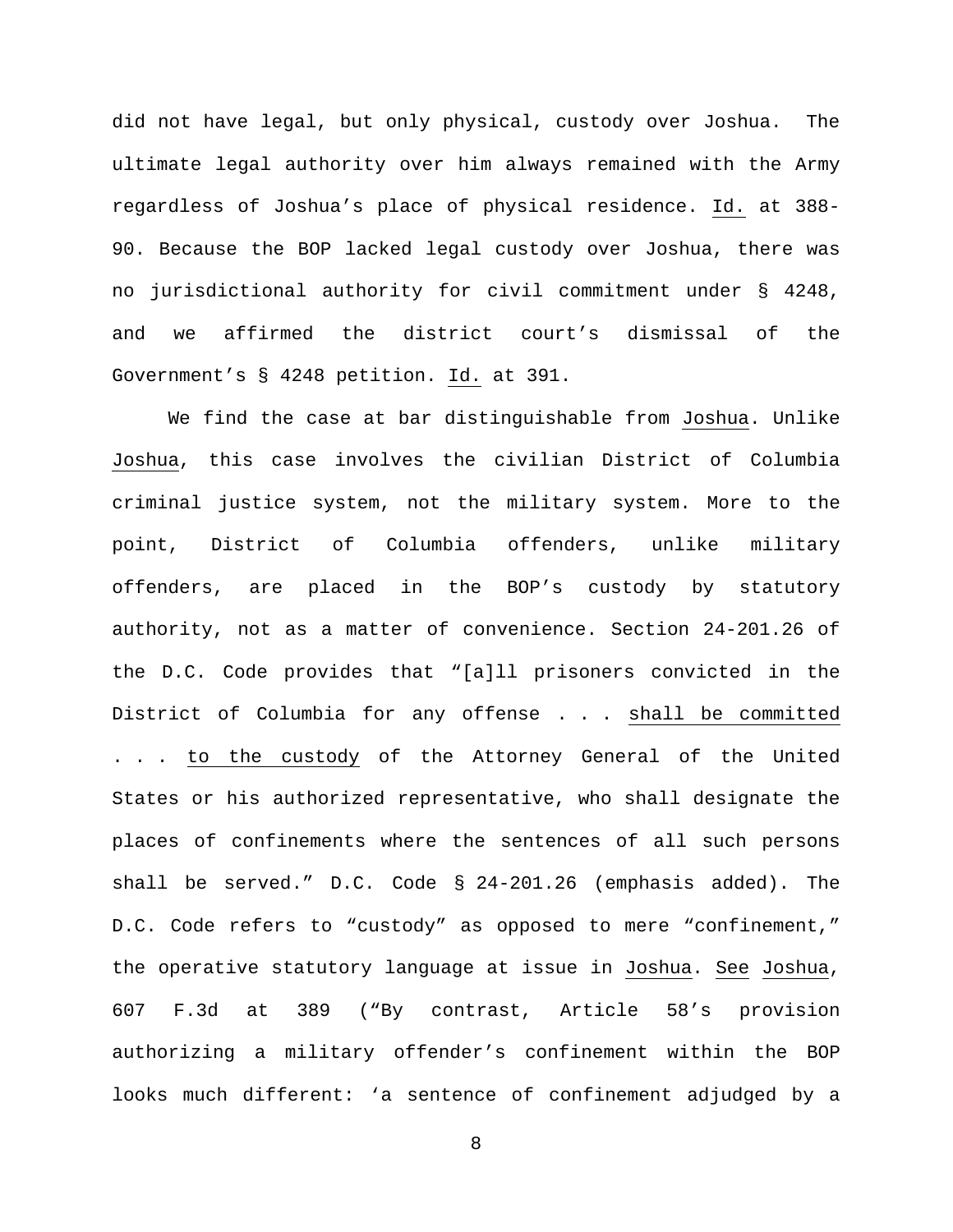court-marital or other military tribunal . . . may be carried into execution by confinement in . . . any penal or correctional institution under the control of the United States . . . .'" (quoting 10 U.S.C. §858(a))). While "confinement" suggests mere physical custody, "committed to the custody," by comparison, reflects a specific status beyond the place of residence. Similarly, while D.C. Code § 24-201.26 expressly transfers "custody," the Memorandum of Agreement in Joshua expressly provided that the U.S. Army retained "custody" of him.

In determining what type of "custody" D.C. Code § 24-201.26 intends, we find Frazier v. United States, 339 F.2d 745 (D.C. Cir. 196[4](#page-8-0)), persuasive.<sup>4</sup> In Frazier, the United States Court of Appeals for the District of Columbia Circuit determined from the identical language in the predecessor statute of Section 24- 201.26 that "it is clear that the 'custody' intended is not limited to actual physical custody, but denotes a type of legal custody which remains in the Attorney General even though the prisoner is assigned to an institution over which the Department

<span id="page-8-0"></span><sup>&</sup>lt;sup>4</sup> We further note that because Frazier pre-dates the creation of the District of Columbia Court of Appeals, it would ordinarily be afforded the deference due a "state" court<br>interpreting a "state" statute. See Ortberg v. Goldman Sachs interpreting a "state" statute. Group, 64 A.3d 158, 170 n.2 (D.C. 2013) ("Decisions of the United States Court of Appeals for the District of Columbia Circuit issued before February 1, 1971, are binding on this court."). As noted, however, Frazier examined the predecessor statute of § 24-201.26, though that language was the same. As such, its interpretation is highly persuasive.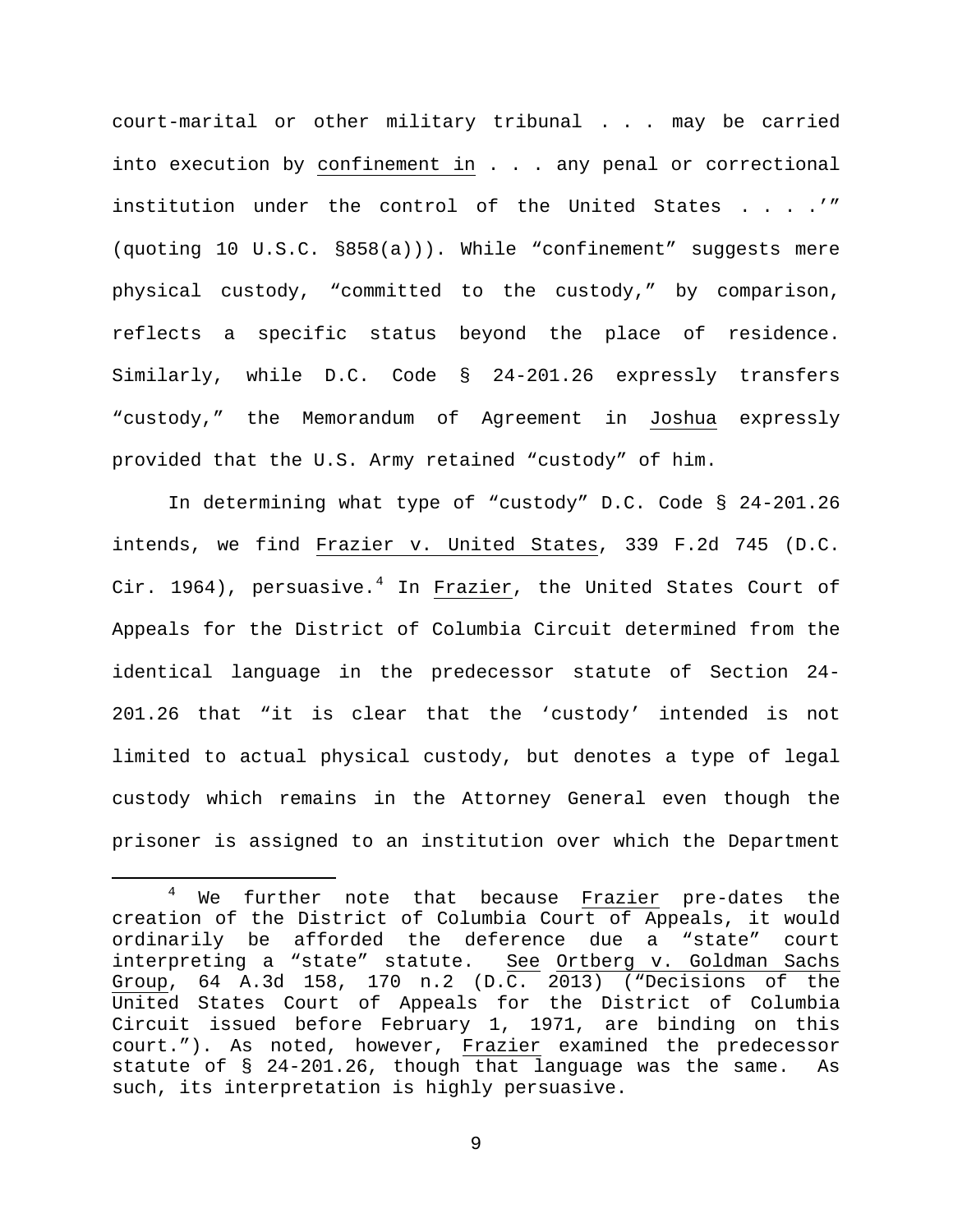of Justice has no control." Id. at 746. The appellant, Frazier, had argued that he was not subject to the Federal Escape Act, 18 U.S.C. § 751, because he had been transferred to a mental facility prior to his escape, and the Attorney General's custody had ended upon that transfer. Frazier, 339 F.2d at 746–47. The court, however, concluded that "the custody of the Attorney General is continuous as he discharges his responsibility to transfer a prisoner 'from one institution to another . . . for the well-being of the prisoner.'" Id. at 747 (citation omitted).

Congress' enactment of the National Capital Revitalization and Self Government Improvement Act of 1997, 111 Stat. 251; Pub. L. 105-33, (the "Revitalization Act") confirms to us that D.C. Code § 24-201.26 places D.C. offenders into the legal custody of the Attorney General for the duration of his sentence, no matter where the prisoner may be housed. The Revitalization Act effectively closed the District of Columbia Department of Corrections and "transferred [all D.C. felons] to a penal or correctional facility operated or contracted for by the Bureau of Prisons." D.C. Code § 24-101(b). Not only did the Revitalization Act place D.C. offenders in the physical custody of the BOP, but by further "subject[ing] [D.C. offenders] to any law or regulation applicable to persons committed for violations of laws of the United States consistent with the sentence imposed, and [by designating] the Bureau of Prisons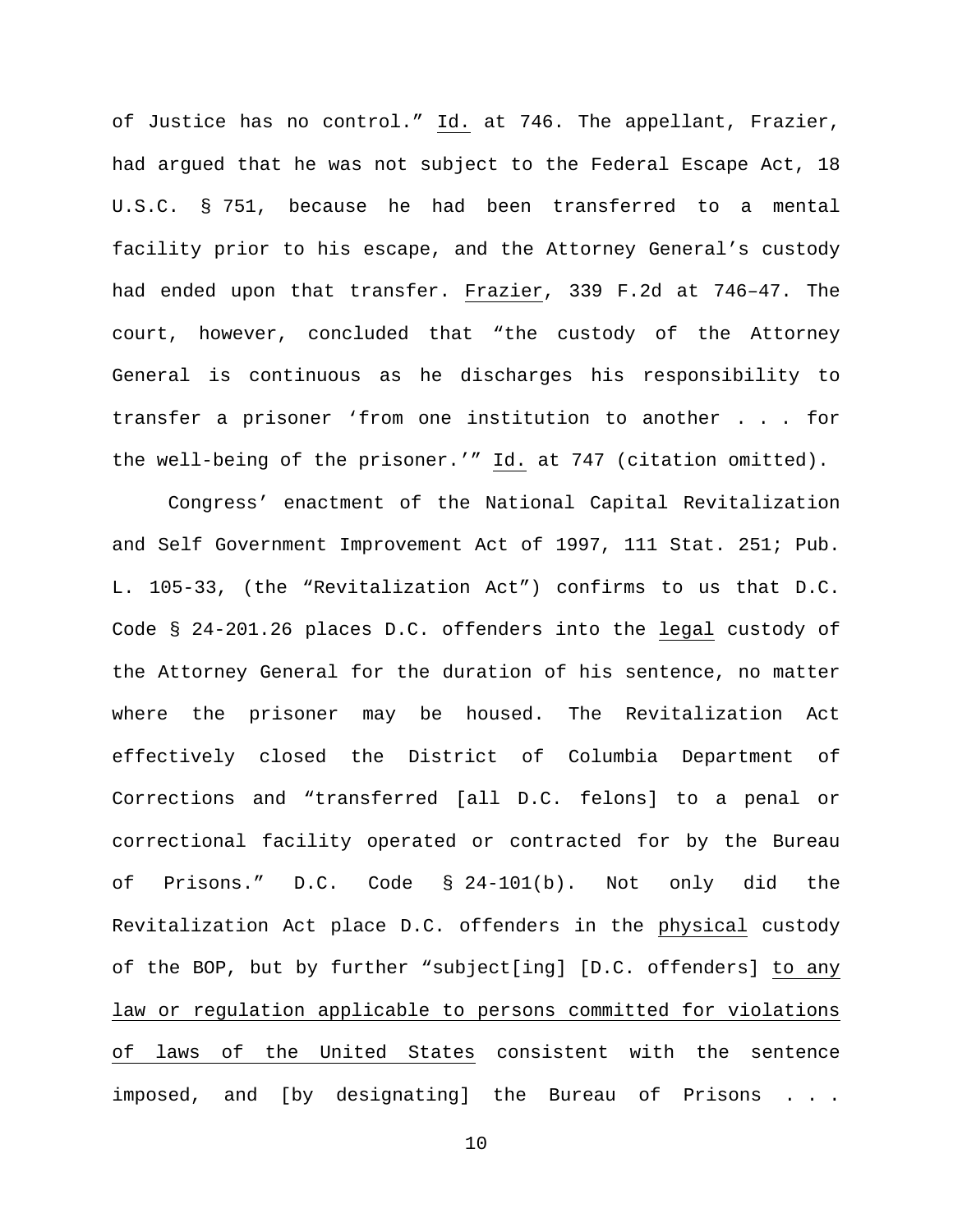responsible for the custody, care, subsistence, education, treatment and training of such persons," the Act also vested legal custody in the BOP. Id. (emphasis added); see also, e.g., Chase v. Pub. Defender Serv., 956 A.2d 67, 72 & n.7 (D.C. 2008) (explaining that "[w]hen it enacted the Revitalization Act in 1997, Congress shifted control over several criminal justice functions from the District of Columbia to the federal government," including the "transfer[] [of] sentenced felons to the custody of the federal Bureau of Prisons"). The Revitalization Act was, by its plain terms, not a contractual provision for confinement, but the full vesting of all aspects of custody in the BOP over D.C. offenders.

Contrary to Savage's contention, we conclude that for purposes of § 4248, there is no substantive difference between vesting legal custody in the Attorney General and legal custody in the BOP. D.C. Code § 24-201.26 transfers custody to "the Attorney General of the United States or his authorized representative, who shall designate the places of confinements where the sentences of all such persons shall be served." D.C. Code § 24-201.26 (emphasis added). Moreover, Congress has provided that "[t]he Bureau of Prisons shall be in [the] charge of a director appointed by and serving directly under the Attorney General." 18 U.S.C. § 4041 (emphasis added); see also id. § 4042 (stating that "[t]he Bureau of Prisons, under the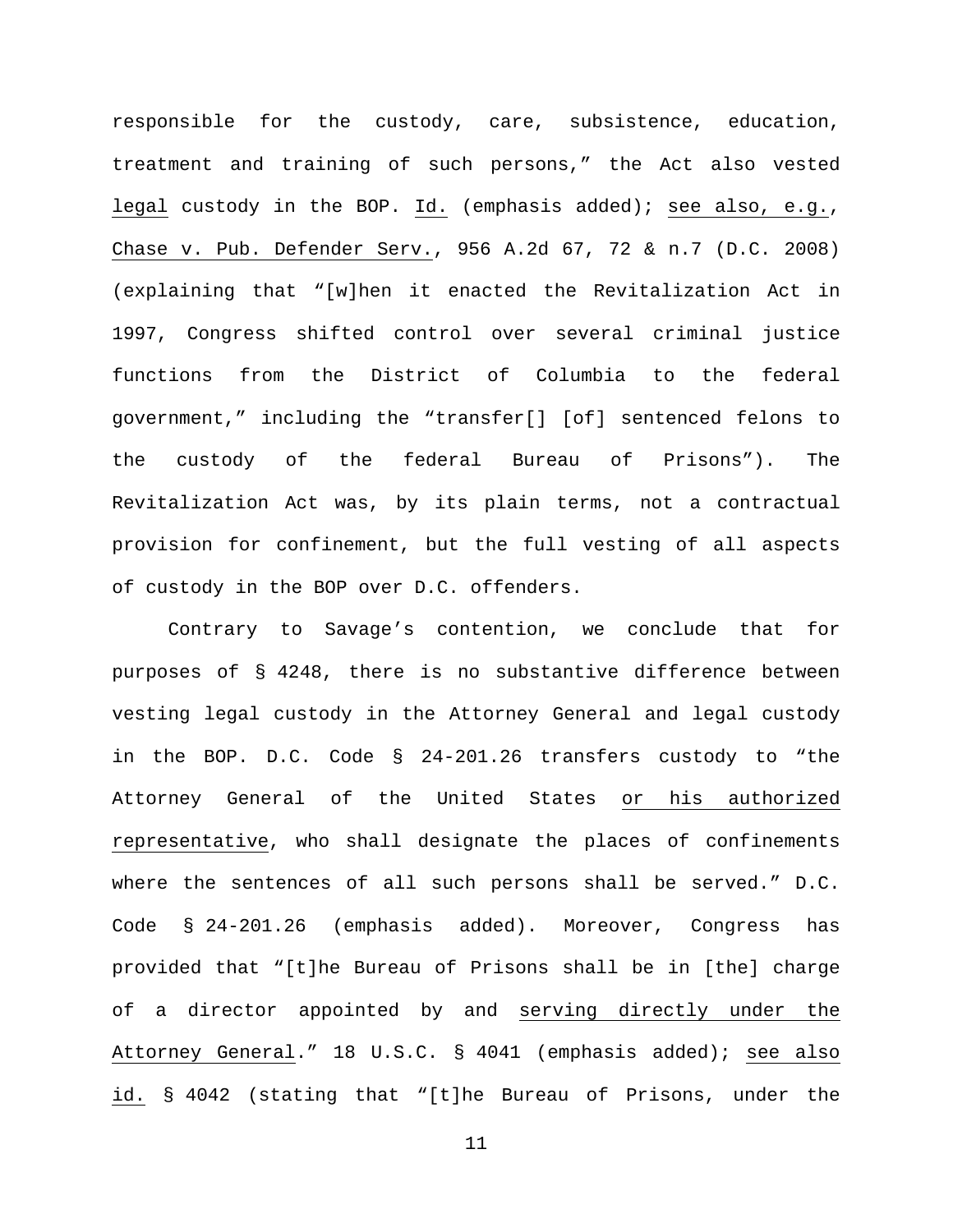direction of the Attorney General, shall" perform its duties). Under these clearly delineated relationships, the BOP operates at the Attorney General's direction, and serves as that officer's designee. The Attorney General and the BOP are thus equivalent entities for purposes of a § 4248 "custody" analysis.

Since the passage of the Revitalization Act, the BOP calculates D.C. offenders' sentences and determines their release dates. Savage himself acknowledges that this calculation is "[t]he most obvious expression of ultimate legal authority over a prisoner." (Opening Br. 21.) And while the BOP sentencing manual for D.C. offenders is separate from that for federal offenders, the BOP compiled the D.C. offender's manual in light of the Revitalization Act's instructions in order to fulfill this component of its exercise of full custody over D.C. offenders. See generally Federal Bureau of Prisons, 5880.32  $Change$   $Notice$   $1$  (2003), http://www.bop.gov/policy/progstat/5880\_032\_CN01.pdf. The BOP, by creating and implementing the manual, is significantly more active in the process than Savage portrays it to be. Because the BOP is responsible under the Revitalization Act for the calculation of sentences and the "custody, care, subsistence, education, treatment and training of" D.C. offenders, it is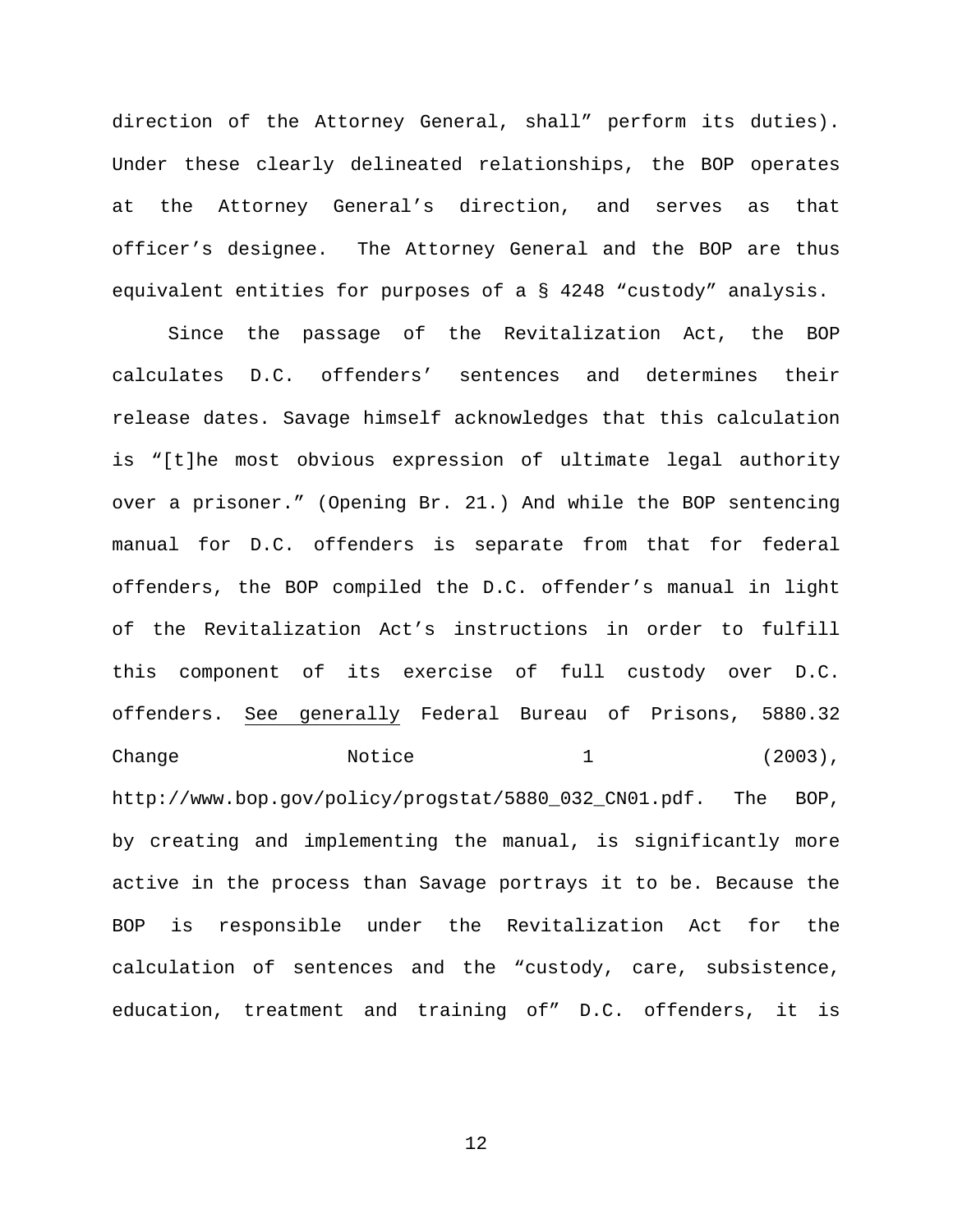clear that the BOP, as the Attorney General's representative, exercises "ultimate legal authority" over D.C. offenders.<sup>[5](#page-12-0)</sup>

For all the foregoing reasons, we hold that D.C. offenders are in the legal custody of the BOP for purposes of § 4248. As such, we conclude that the district court did not err in determining that it had the jurisdictional authority to civilly commit Savage as a "sexually dangerous person" under § 4248(a) because he was in the legal custody of the BOP.

B.

Savage also argues that the district court erred in his civil commitment because § 4248(d) instead required his release "to the appropriate State . . . if that State will assume responsibility for his custody, care, and treatment." 18 U.S.C. § 4248(d). Specifically, he contends that, as the District of Columbia had expressed a willingness when CSOSA contacted the BOP to coordinate his release plan, § 4248(d) required that he

<span id="page-12-0"></span><sup>&</sup>lt;sup>5</sup> Similarly, D.C. offenders are also not in the same category as the detainee of the U.S. Immigration and Customs Enforcement ("ICE") in United States v. Hernandez-Arenado, 571 F.3d 662 (7th Cir. 2009), who was housed in a BOP facility and whose custodial status for purposes of § 4248 was at issue. ICE, as part of the Department of Homeland Security, housed Hernandez-Arenado in a BOP facility for its convenience, but "retain[ed] ultimate authority over him." Id. at 667. Thus, as in Joshua, there was no statutory transfer of legal custody of Hernandez-Arenado from ICE to the BOP.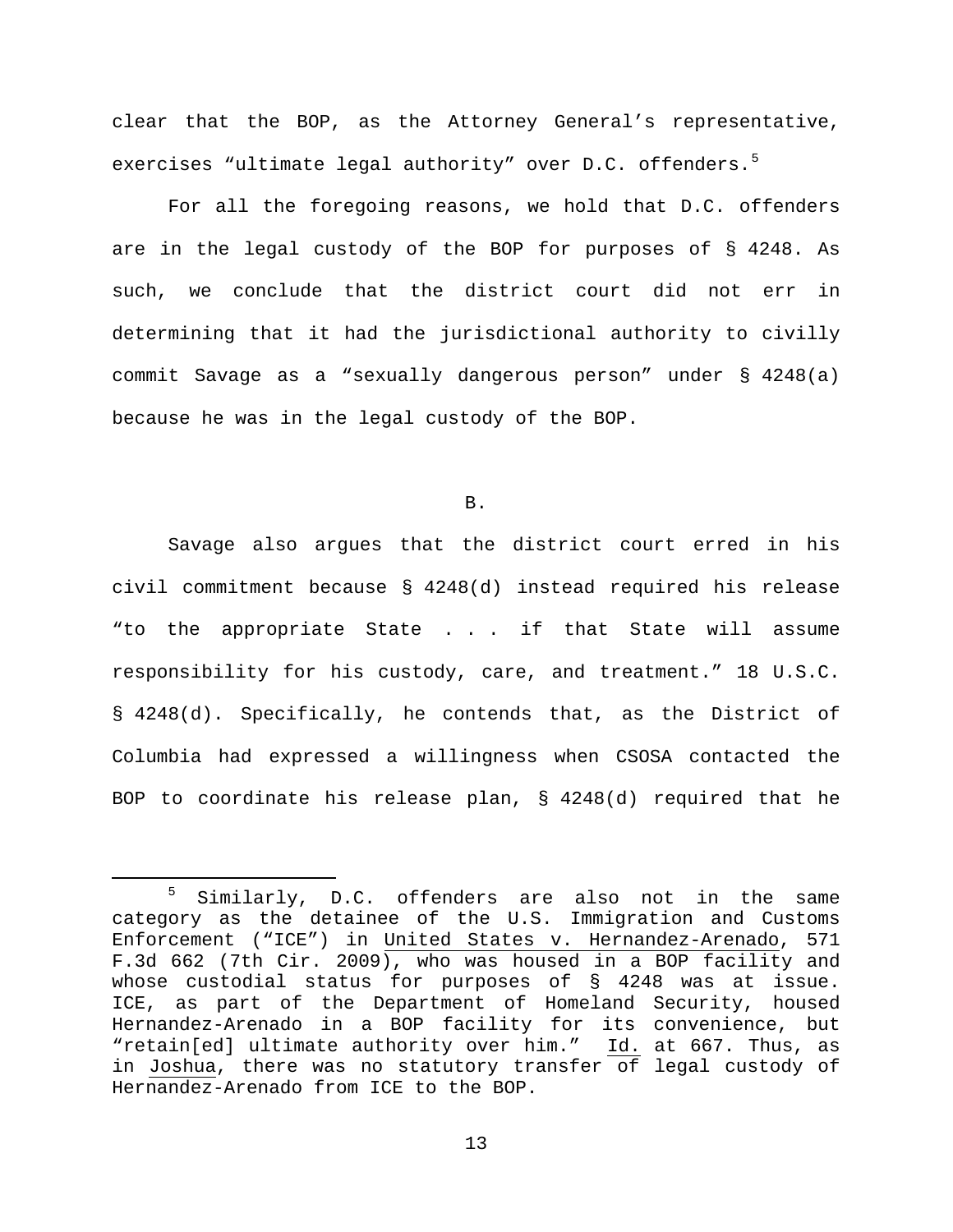be released to the District of Columbia. (Opening Br. 23–26.) Savage, however, never made this argument in the district court.

"[I]ssues raised for the first time on appeal are generally not considered absent exceptional circumstances." Williams v. Prof'l Transp. Inc., 294 F.3d 607, 614 (4th Cir. 2002). The underlying rationales for this rule are "respect for the lower court, [avoiding] unfair surprise to the other party, and the need for finality in litigation and conservation of judicial resources." Wheatley v. Wicomico Cnty., 390 F.3d 328, 335 (4th Cir. 2004). Savage contends that he preserved this argument for appeal on two occasions. We disagree.

First, Savage points to a section of his Memorandum in Support of his Motion to Dismiss and Release, in which he argues that "[a]pplication of 18 U.S.C. § 4248 to Respondent Savage merely because of his physical presence in a BOP facility is inconsistent and interferes with the District of Columbia's ability to manage his reentry or ongoing confinement pursuant to the D.C. Code." (J.A. 41.) This statement, however, is not an argument based on any statutory release mandate under § 4248(d). Savage never referred to subsection (d) in this part of his memorandum but asserted only a vague equitable argument that the District of Columbia was better able to manage his reentry. This contention is not an argument that the statute prohibited his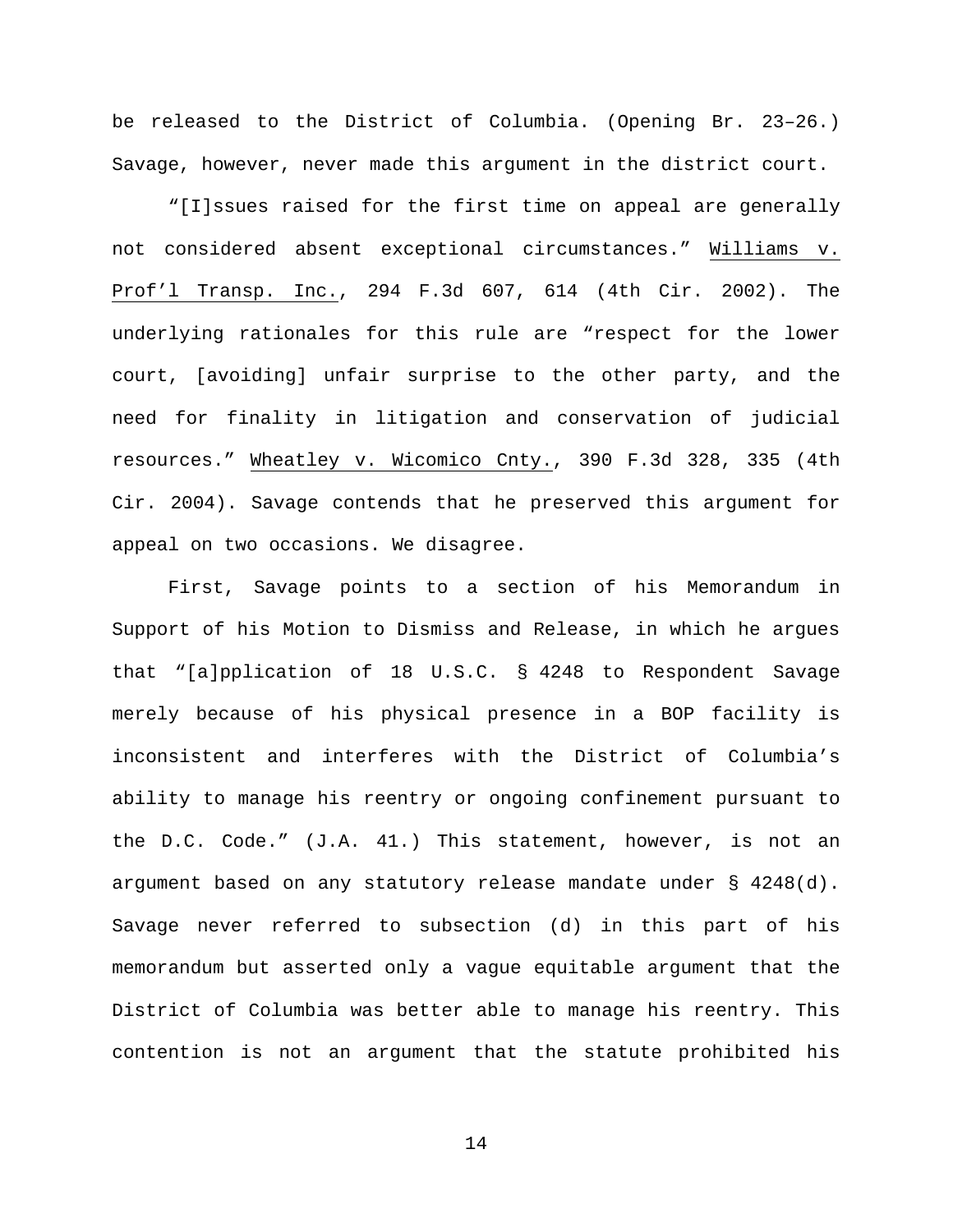commitment under § 4248(d) as a matter of law, as he now contends on appeal.

Second, Savage points to his closing argument during the commitment hearing. (J.A. 297–303.) While Savage did reference subsection (d) once, he again made only an equitable argument that it was more appropriate for the District of Columbia to treat him. He never argued that the court lacked the authority to commit him under § 4248(d) because of a statutory requirement that he be instead released to the District of Columbia. (Id. at 297.) This is a different argument from the one that Savage presents on appeal: that he should not have been committed under § 4248 because subsection (d) required his release to the District of Columbia under the express terms of the statute.

Savage has not argued that exceptional circumstances exist that would compel us to consider an argument raised for the first time in this appeal, and we find none. Therefore, we conclude that Savage has waived his second argument by failing to raise it in the district court.<sup>[6](#page-14-0)</sup>

<span id="page-14-0"></span> $6$  Even if Savage had not waived this argument, and even assuming arguendo that he could prove CSOSA's willingness to assume responsibility for his care, Savage's argument would still fail. Savage bases his argument on a misreading of § 4248(d), which provides that

<sup>[</sup>i]f, after the hearing, the court finds by clear and convincing evidence that the person is a sexually dangerous person, the court shall commit the person to (Continued)